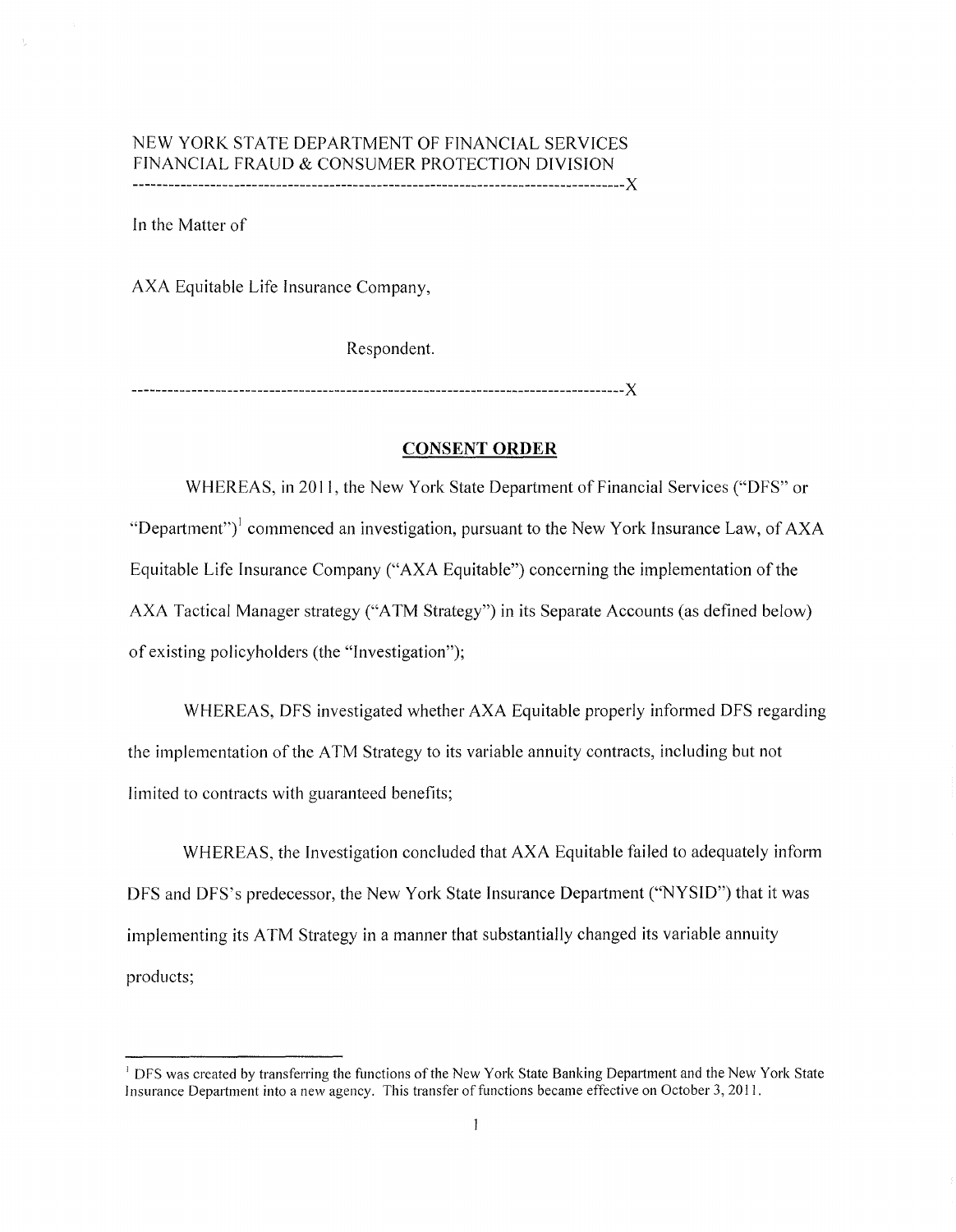WHEREAS, this Consent Order contains DFS's findings and the relief agreed to by DFS and AXA Equitable;

NOW, THEREFORE, DFS and AXA Equitable are willing to resolve the matters cited herein in lieu of proceeding by notice and a hearing.

#### **FINDINGS**

DFS's findings of the Investigation ("Findings") are as follows:

#### **RELEVANT ENTITY**

1. AXA Equitable was founded in 1859 and is headquartered in New York, New York. It is a subsidiary of AXA Equitable Financial Services, LLC, which is located in New York, New York. AXA Equitable offers various life insurance products including term life, universal life, and variable universal life insurance products, as well as variable and fixed annuities, to New York residents and customers throughout the rest of the United States.

#### **FACTUAL BACKGROUND**

#### **AXA Equitable's Omissions from the NYSID**

2. In 2009, 2010, and 2011, AXA Equitable filed with the NYSID and DFS requests to amend and restate the Plans of Operation for Separate Accounts A, 45, 49, 65, 66, 70, 206, 301, I, and FP (the "Separate Accounts") pursuant to New York Insurance Law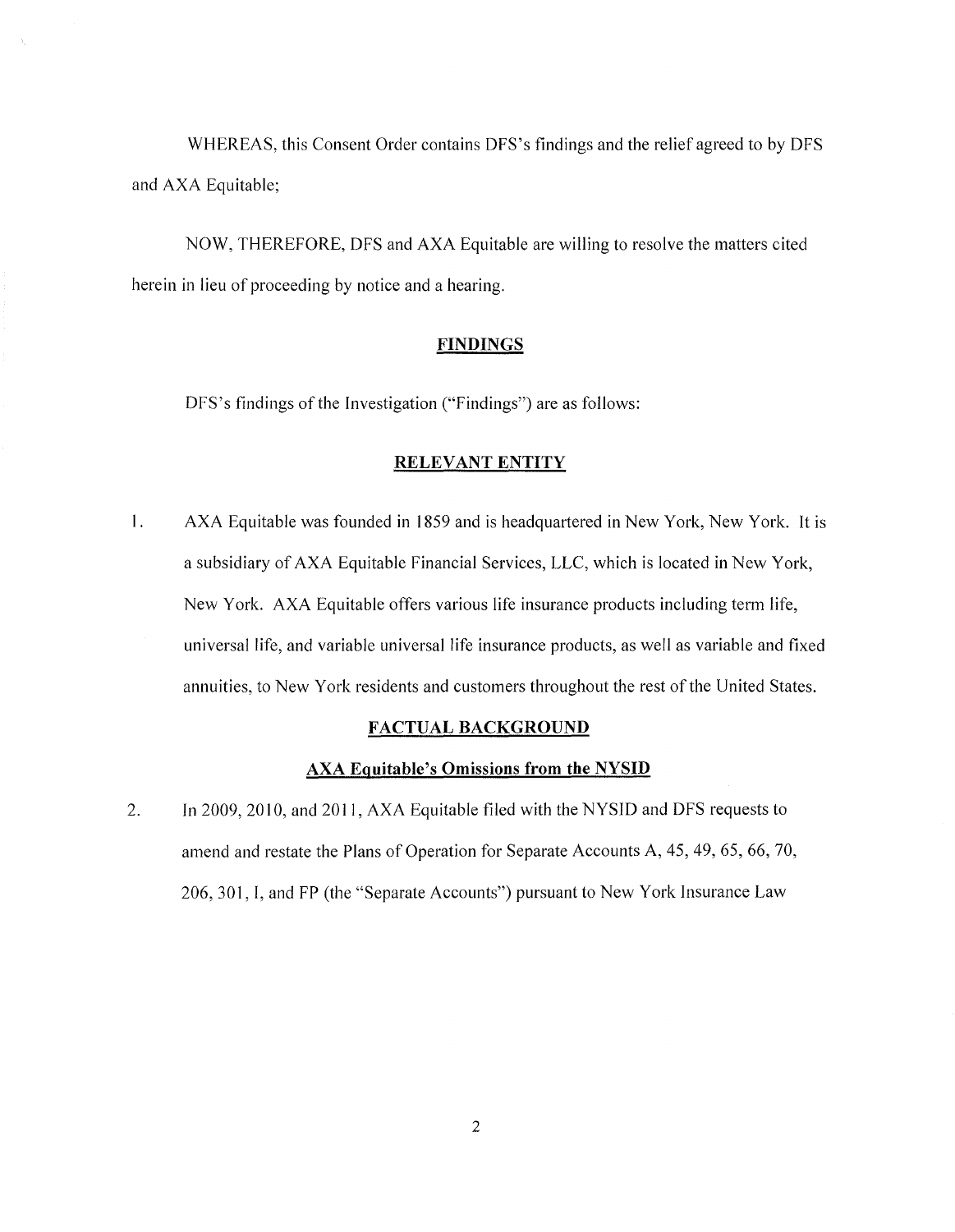§ 4240(e). Separate Accounts A, 45, and 49 are three of the accounts that contain AXA Equitable's variable annuity accounts, including but not limited to those with guaranteed benefits. $^{2}$ 

- 3. These filings, relating to the Plans of Operation, through which AXA Equitable introduced the A TM Strategy through new funds and existing funds, failed to inform and adequately explain to DFS the significance of the changes caused by introduction and application of the ATM Strategy to existing policyholders. For example, the filed requests to amend and restate the Plans of Operation did not address how existing policyholders who had not elected to invest in the A TM Strategy could end up invested in such funds.
- 4. The A TM Strategy is designed to smooth funds' returns during periods of high market volatility. The ATM Strategy uses derivatives to reduce funds' equity exposure. AXA Equitable offers in all of its Separate Accounts, some of which contain assets from AXA Equitable's variable annuity policyholders with guaranteed benefits, investment options that invest in funds that utilize the A TM Strategy.
- 5. However, the application of the ATM Strategy may, especially during highly volatile markets, limit the gains that may accrue to a policyholder's account without the ATM Strategy.
- 6. Many policyholders invested in variable annuities, including variable annuities with guaranteed living and death benefits, because they were interested in making more

<sup>&</sup>lt;sup>2</sup> A variable annuity is a tax-deferred retirement vehicle that allows the individual to choose from a selection of investments and then pays the individual a level of income in retirement that is determined by the performance of such investments. The investment options are typically mutual funds that invest in stocks, bonds, money market instruments, or some combination thereof. Variable annuities sometimes offer other features such as guaranteed benefits, which guarantee a particular minimum level of annuity payments even if the individual does not have enough money in the account (perhaps because of investment losses) to support that level of payments.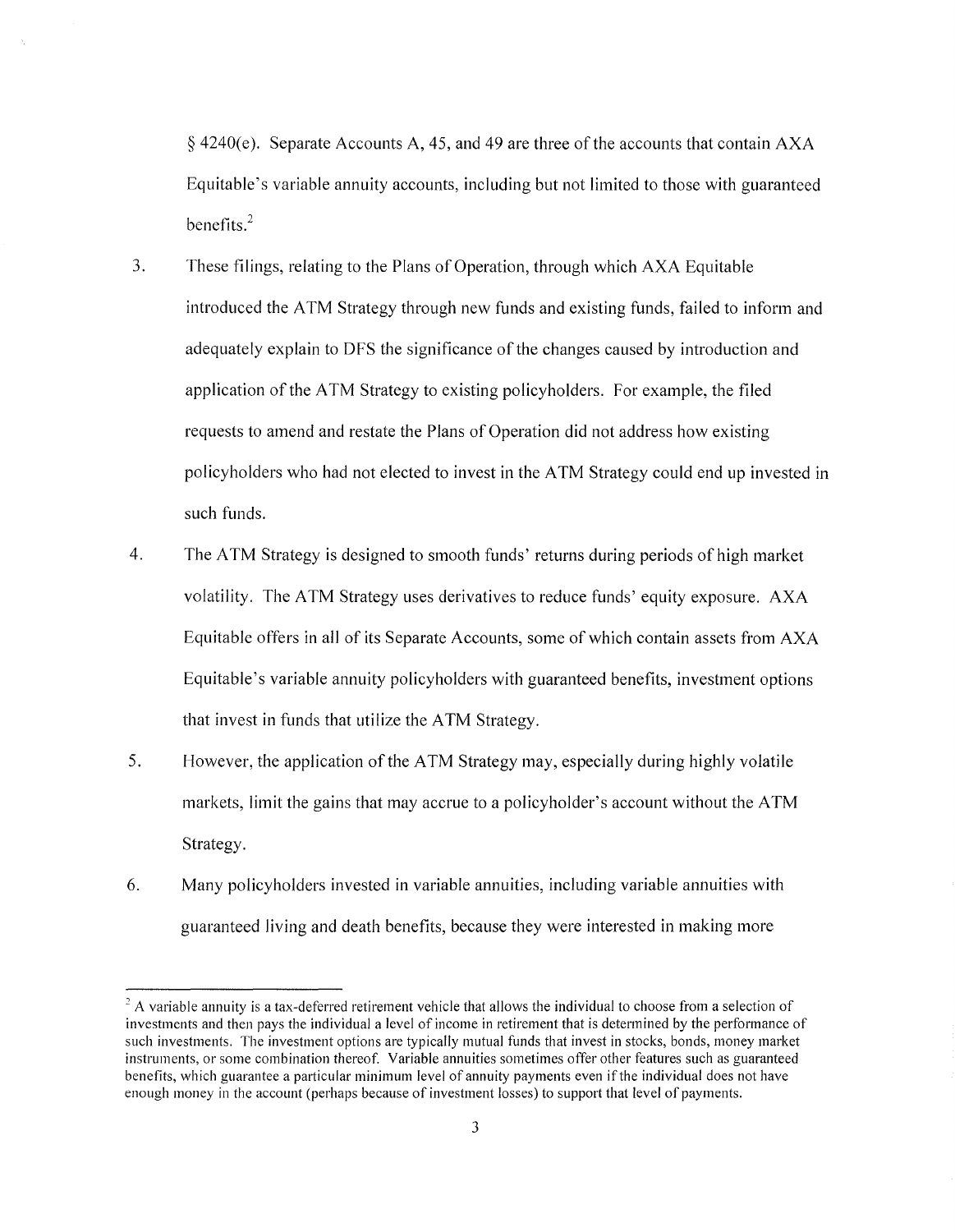aggressive investments to capture market rises. These policyholders were comfortable taking such aggressive positions because they had purchased an annuity benefit guarantee that provided certain levels of benefits regardless of the performance of the selected investment options. Because such policyholders paid for a guarantee, they may have invested aggressively in hopes of increasing their account value and their income payments.

- 7. In addition, the ATM Strategy may have the effect of suppressing the value of certain guarantee benefits that are eligible for periodic benefit base resets because the benefit base is only available for resets when the policyholder's account value rises.
- 8. The changes effectively changed the nature of the product that the policyholders purchased, yet AXA did not explain in its filings to the Department that it was making such changes to its variable annuity products. The absence of detail and discussion in the filings regarding the significance of the implementation of the ATM Strategy had the effect of misleading the Department regarding the scope and potential effects of the ATM Strategy on the relevant funds and the possible consequences for policyholders.
- 9. DFS approved the filings because it was led to believe that the changes were merely routine additions of funds and similar alterations. The Department approved the filings on that basis. Had the Department been aware ofthe extent of the changes, it may have required that the existing policyholders affirmatively opt in to the ATM Strategy.

4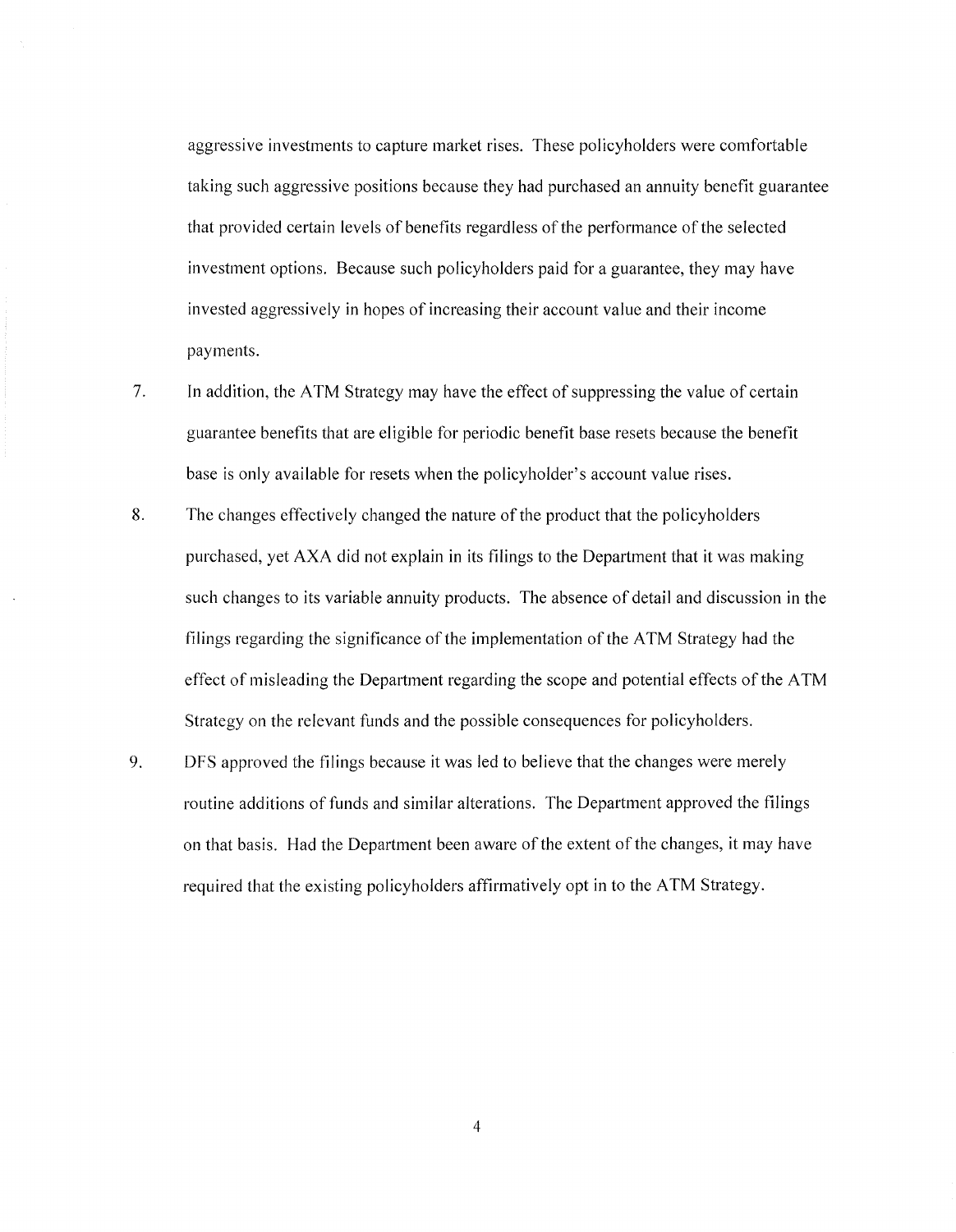## **VIOLATIONS**

- 10. DFS finds that the foregoing acts and practices of AXA Equitable violate New York Insurance Law  $§$  4240(e).
- 11. AXA Equitable violated New York Insurance Law  $\S$  4240(e) by filing the Plans of Operation with the NYSID and DFS without adequately informing and explaining to the Department the significance of the changes to the insurance product.

#### **AGREEMENT**

# **I. Civil Fine**

12. No later than April I, 2014, AXA Equitable shall pay a civil fine pursuant to N.Y. Ins. Law § 109 in the amount of \$20,000,000 to the New York State Department of Financial Services to address the foregoing conduct by AXA Equitable. The payment shall be in the form of a wire transfer in accordance with DFS instructions or a certified or bank check made payable "New York State Department of Financial Services" and mailed to: New York State Department of Financial Services, One State Street, New York, New York, 10004-1511, Attention: Joy Feigenbaum, Executive Deputy Superintendent, Financial Frauds & Consumer Protection.

# **II. Indemnification**

13. Neither AXA Equitable, nor any of its parents or affiliates shall, collectively or individually, seek or accept, directly or indirectly, reimbursement or indemnification, including, but not limited to, payment made pursuant to any insurance policy, with regard to any or all of the amounts payable pursuant to Section I of this Consent Order.

5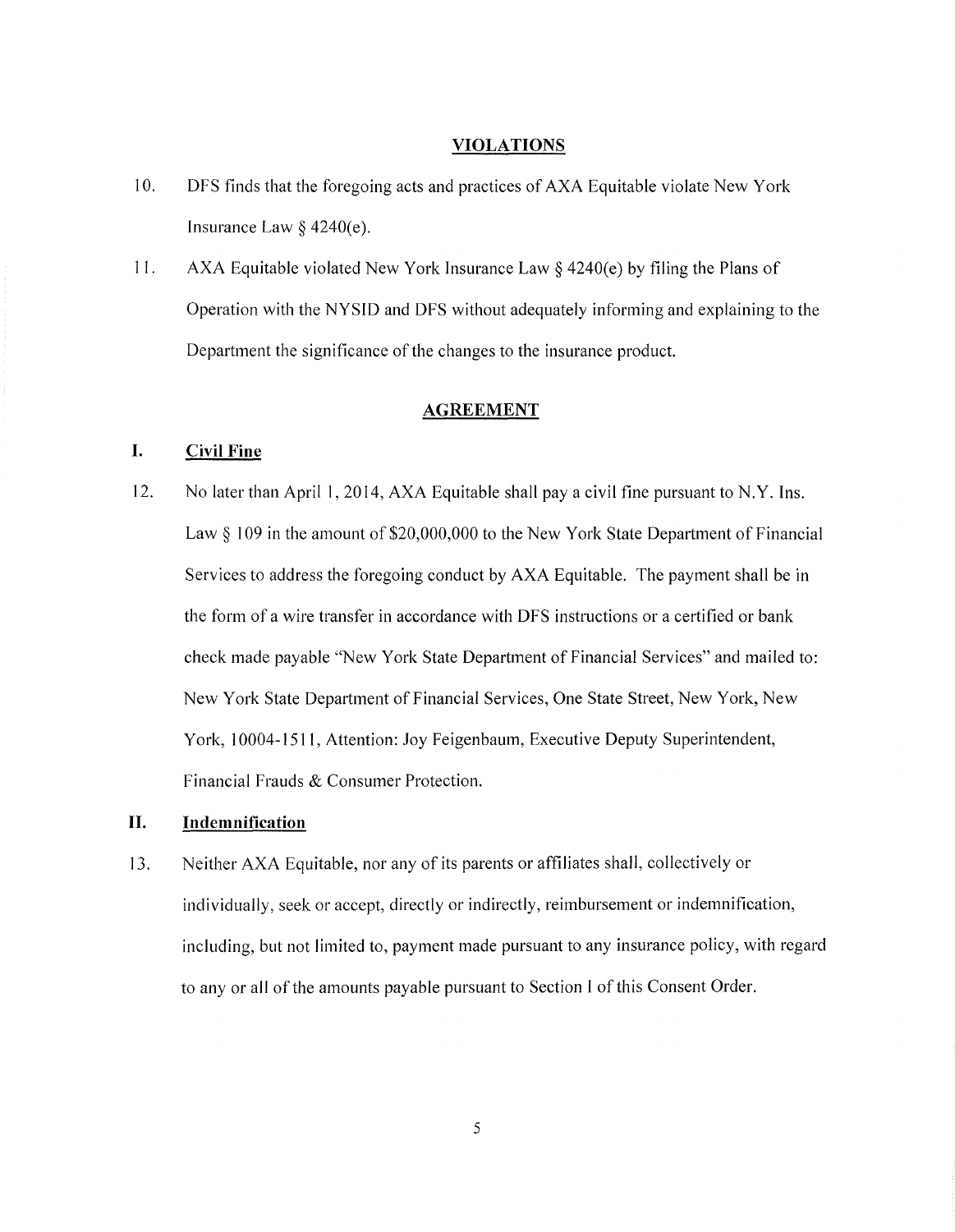## **III. Other Relief**

- 14. AXA Equitable agrees to seek all necessary approvals with regard to New York Insurance Law  $\S 4240(e)$ , and will provide Department-approved communications to policyholders when AXA Equitable is revising fund choices in connection with the ATM Strategy, and comply with any other conditions placed on any such approvals.
- 15. AXA Equitable will issue a written report to DFS concerning changes to the Plan of Operations for Separate Accounts A, 45, and 49 and respond to the Department's questions thereon on a quarterly basis for a period of five years from the date of this agreement.
- 16. AXA Equitable admits to the authority of DFS to effectuate this Consent Order.

# IV. **Breach of the Consent Order**

17. In the event that DFS believes that AXA Equitable has materially breached this Consent Order, DFS will provide written notice of such breach to AXA Equitable and AXA Equitable must, within ten  $(10)$  business days from the date of receipt of said notice, or on a later date if so determined in the sole discretion of DFS, appear before DFS and have an opportunity to rebut the evidence, if any, on the issue of whether a breach has occurred and, to the extent pertinent, to demonstrate that any such breach is not material or has been cured.

# **V. Other Provisions**

18. If AXA Equitable defaults on its monetary obligations under this Consent Order, DFS may terminate this Consent Order, at its sole discretion, upon ten  $(10)$  days' written notice to AXA Equitable. In the event of such termination, AXA Equitable expressly agrees and acknowledges that this Consent Order shall in no way bar or otherwise

6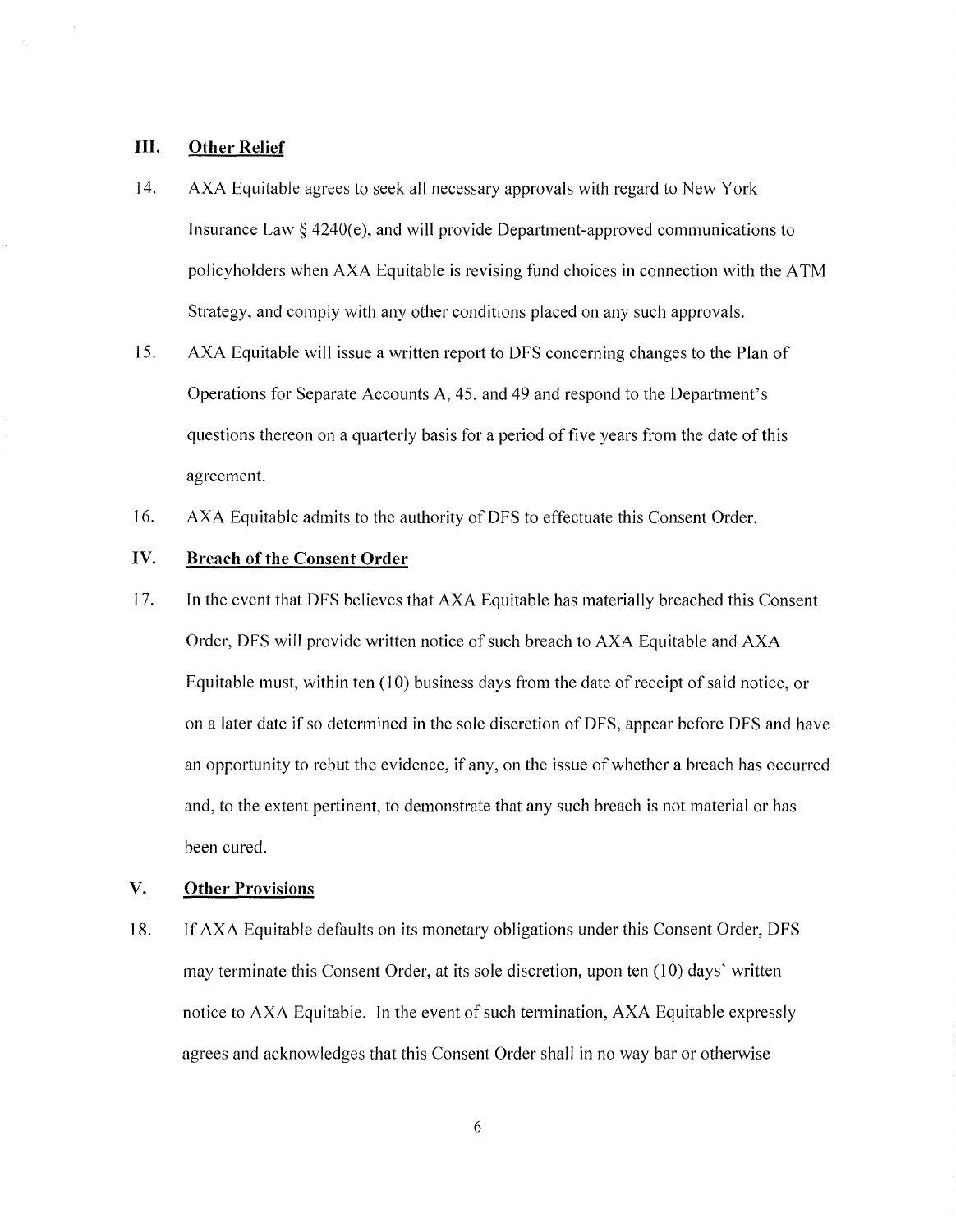preclude DFS from commencing, conducting, or prosecuting any investigation, action, or proceeding, however denominated, related to the Consent Order, against it, or from using in any way the statements, documents, or other materials produced or provided by AXA Equitable prior to or after the date of this Consent Order, including, without limitation, such statements, documents, or other materials, if any, provided for purposes of settlement negotiations, except as may otherwise be provided in a written agreement with DFS.

- 19. DFS has agreed to the terms of this Consent Order based on, among other things, the representations made to DFS by AXA Equitable and/or its counsel in connection with DFS's Investigation and the Findings of the Investigation. To the extent that representations made by AXA Equitable or its counsel are later found to be materially incomplete or inaccurate, this Consent Order is voidable by DFS in the Superintendent's sole discretion.
- 20. AXA Equitable shall, upon request by DFS, provide all documentation and information reasonably necessary for DFS to verify compliance with this Consent Order.
- 21. All notices, reports, requests, and other communications to any party pursuant to this Consent Order shall be in writing and shall be directed as follows:

Ifto DFS:

New York State Department of Financial Services One State Street New York, New York 10004-15 I 1 Attention: Christopher B. Mulvihill, Senior Counsel to the Superintendent, Michael Maffei, Assistant Deputy Superintendent and Life Bureau Chief

If to AXA Equitable:

AXA Equitable Life Insurance Company 1290 Avenue of the Americas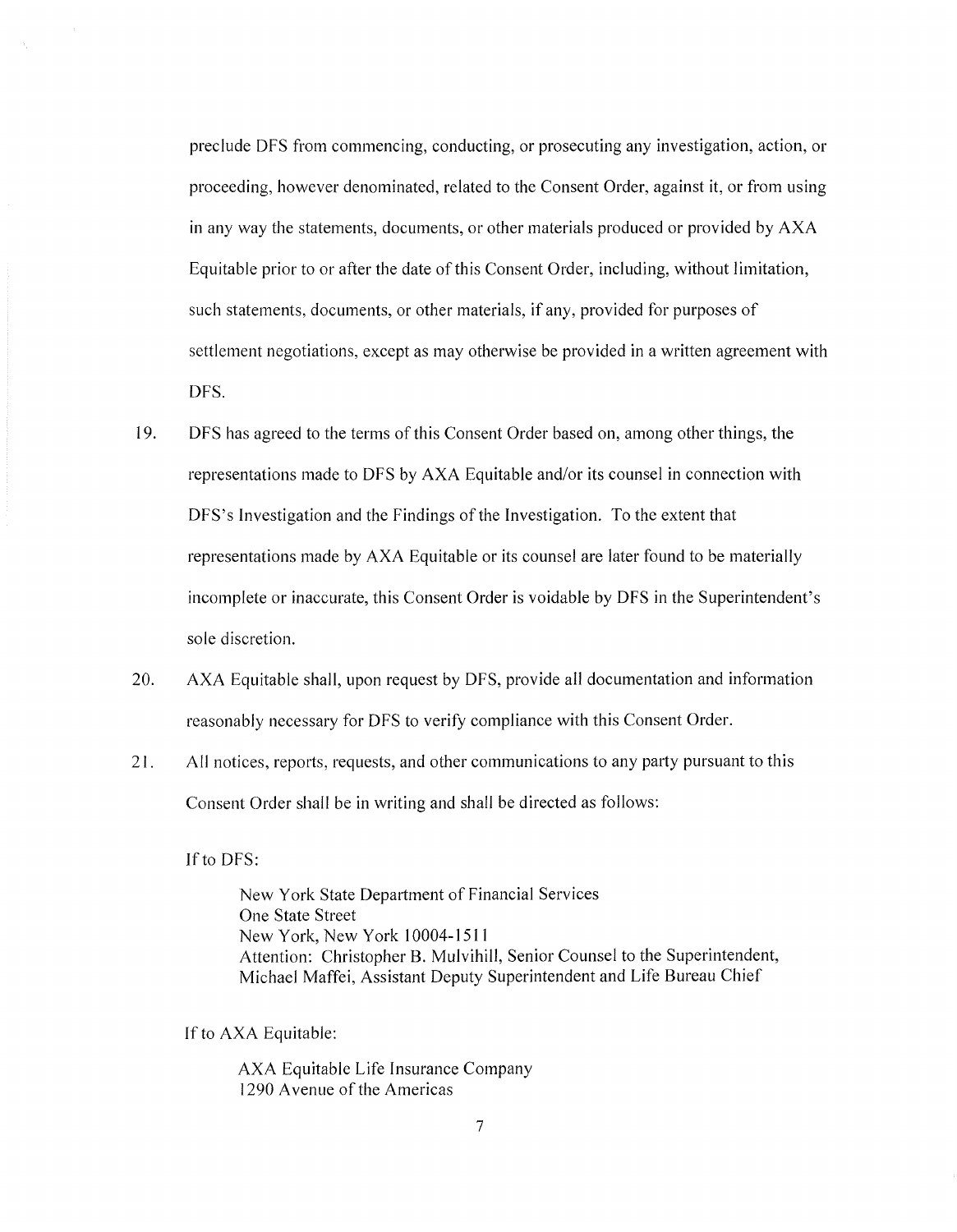New York, New York 10104 Attention: Kermitt Brooks, Managing Director and Associate General Counsel

with a copy to:

Debevoise & Plimpton LLP 919 Third Avenue New York, New York 10022 Attention: Eric R. Dinallo/Mark P. Goodman, Esqs.

- 22. This Consent Order and any dispute thereunder shall be governed by the laws of the State of New York without regard to any conflicts of laws principles.
- 23. AXA Equitable waives its right to further notice and hearing in this matter as to any allegations of past violations up to and including the Effective Date of this Consent Order and agree that no provision of this Consent Order is subject to review in any court or tribunal.
- 24. This Consent Order may not be amended except by an instrument in writing signed on behalf of all parties to this Consent Order.
- 25. In the event that one or more provisions contained in this Consent Order shall for any reason be held invalid, illegal, or unenforceable in any respect, such invalidity, illegality, or unenforceability shall not affect any other provision of this Consent Order.
- 26. This Consent Order may be executed in one or more counterparts, and shall become effective when such counterparts have been signed by each of the parties hereto and approved by the Superintendent of Financial Services or his designee.
- 27. Upon execution by the parties to this Consent Order, DFS will discontinue the Investigation as and against AXA Equitable solely with respect to subject matter of the Investigation.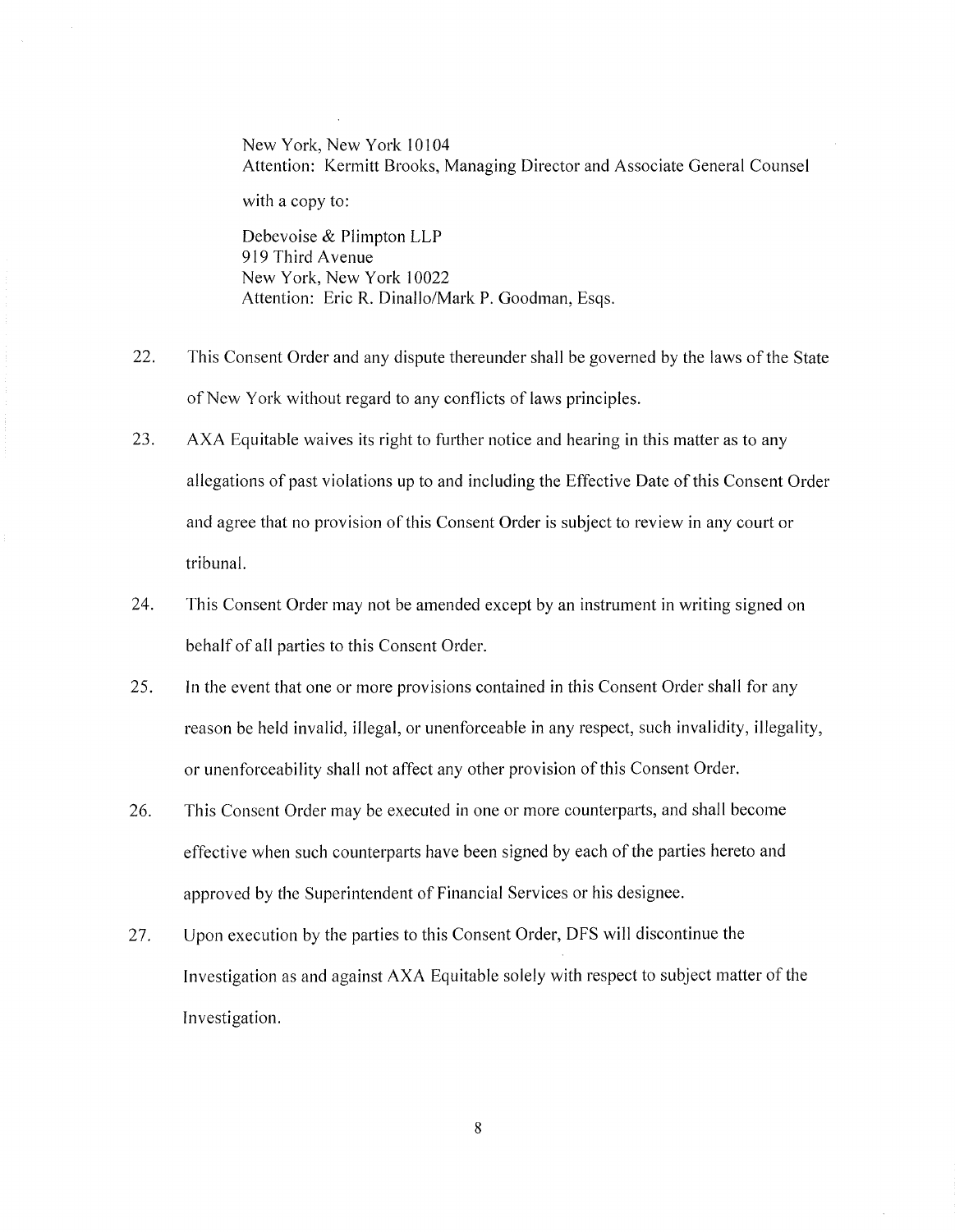# **VI. Entire Agreement**

- 28. This Consent Order constitutes the entire agreement between DFS and AXA Equitable and supersedes any prior communication, understanding, or agreement, whether written or oral, concerning the subject matter of this Consent Order. No representation, inducement, promise, understanding, condition, or warranty not set forth in this Consent Order has been relied upon by any party to this Consent Order.
- 29. The Effective Date of this Consent Order is the date on which it shall have been approved by the Superintendent of Financial Services.